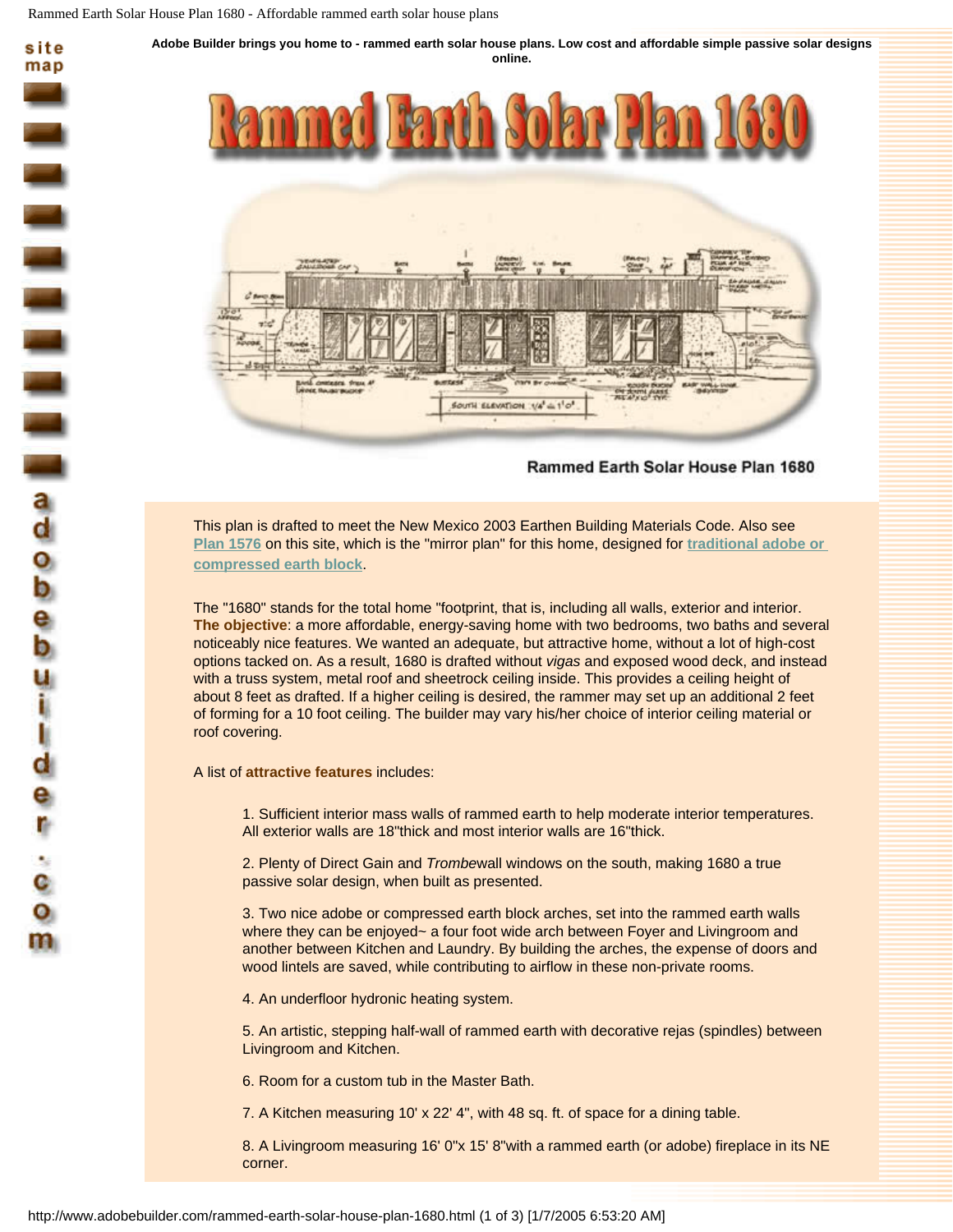9. A Master Bedroom measuring over 12' x 15' 2"with a large, walk-in closet.

10. A more than adequate closet in the Entry Foyer.

11. Five massive Rammed Earth buttresses at key exterior lateral support points. These are anti-seismic features, but they also add to the attractiveness of the home.

The second Bath serves two needs; guests as well as BR #2. This Bath has two doors, one to Bedroom #2 (BR #2 measures 10' 6" x 12' 1" + 4' 2" x 8' 7" closet), and the other to the Entry Foyer. There is also a 5' 10" x 5' 10" Utility closet off the foyer, which houses hot water tank and boiler unit, as well as the underfloor heating zone controls.

To leave your cost options open, 1680 shows simply a concrete slab floor. You might stain the concrete (including dyeing and stamping it in a tile-like pattern), or cover it with *Saltillo* or Italian tile.



Plan 1680 is drafted showing a 1" insulating wall cover on the exterior. This is a "generic" reference that could mean a 1" insulating board, covered by typical stucco finishes, or a more "organic" insulating plaster consisting of stabilizer, recycled newspaper and a hard color coat finish, or even a "furred-out" system, using Light Clay fill. If you build in an area where your walls are stabilized and you wish to "show off" the Rammed Earth "lifts", this protective layer may be omitted, providing you are not required to meet a cold weather energy code. If you are, readers should know that Plan 1680 as drafted, will pass NM's new 2003 Energy Conservation code in most climate areas of the state. Performance can be enhanced in winter areas above 6000 degree heating days with an additional insulating wall cover. Doing this will enhance the solar performance of the home.

Plan 1680 is priced at 10¢ per sq. ft. of drafted area. It comes to you in a sturdy tube at **\$168 for one set of 8 sheets** (ea. sheet is 18" x 24"), or **three sets at \$186**. As always, your order is filled and sent priority mail as soon as we receive it, with a delivery confirm sticker.

| 1 set of plans<br>\$168<br>$\Box$ add to cart | 3 sets of plans<br>\$186<br>ADD TO CART                   |
|-----------------------------------------------|-----------------------------------------------------------|
|                                               | Adobe Classes Adobe Literatu<br>Adobe CD Adobe House Plar |